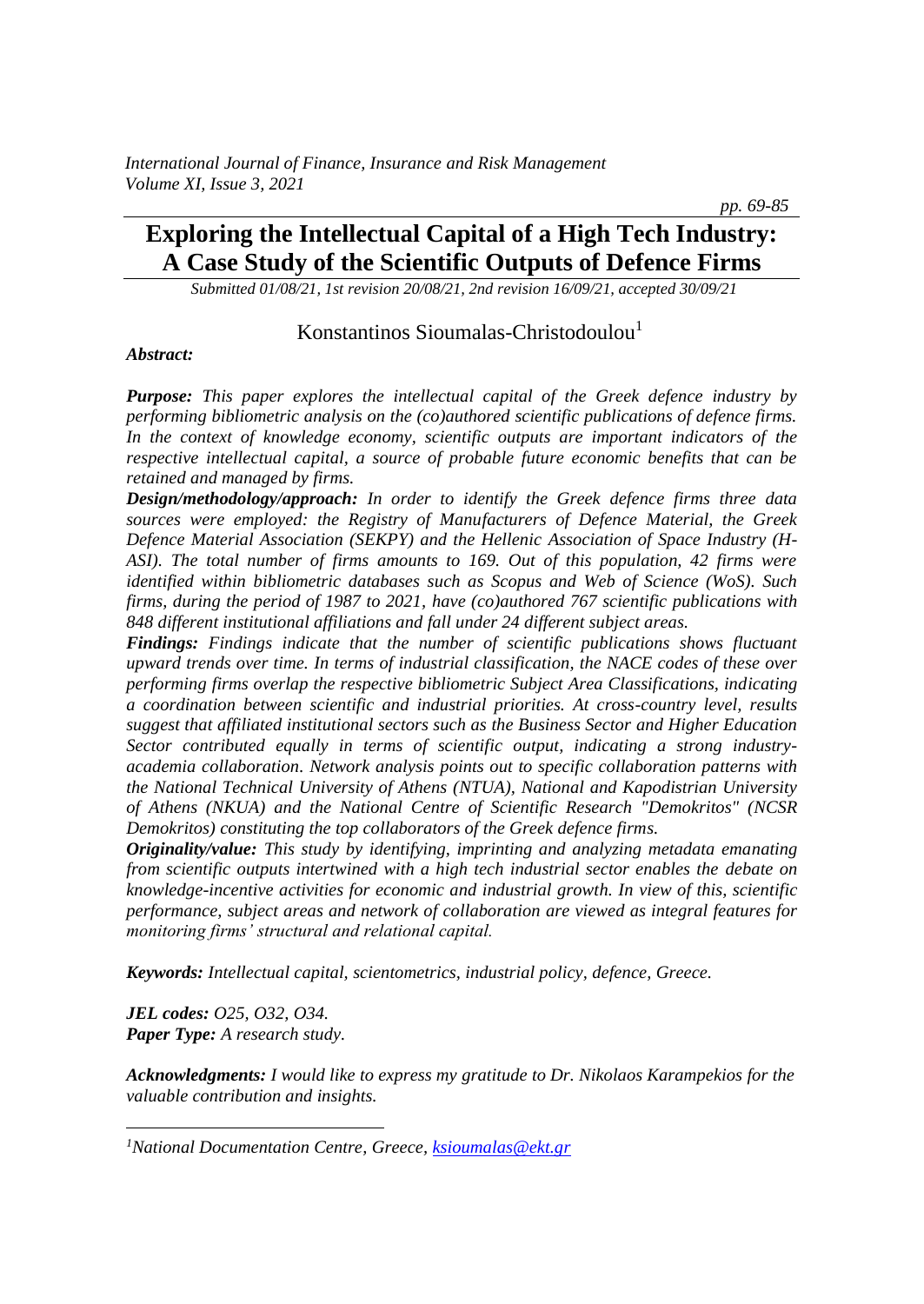# **1. Introduction**

Given that defence is a high-tech industrial class, the issue of identifying the science output formulating and composing this sector is crucial. This has been the case also in other industrial fields that are science and tech-enabled, e.g., pharmaceutical industry (Sachini *et al*., 2021; Yegros-Yegros and van Leeuwen, 2019). Thus, examining the scientific performance of such a sector stands as a legitimate avenue in the aim of identifying the scientific foundation of this industrial class.

Another important frame to examine the scientific activities of defence firms concerns the importance of knowledge-intensive activities as an enabler of economic growth (Moretti *et al*., 2019; Karampekios, 2018; Mowery, 2010). Building on the widely accepted findings that human capital and research activities - two essential elements of knowledge intensive activities - are the leading factors in raising productivity because they facilitate knowledge spillovers and the adaptation of new technologies to economic growth (Carlsson *et al*., 2009), defence firms are viewed as a motor towards this. This line of argumentation is based not only on empirical, country-level findings (Yuan *et al*., 2016), that identify the contribution defence firms on the overall economic growth pattern. It is also squarely placed within the leading theoretical constructs that seek to recognize the elements of the 'knowledge economy' and steer its governance towards increasing levels of optimization, namely the Innovation Systems theoretical approach.

Herein, defence is recognized as a crucial sector (Belin and Guille, 2019). It is within this line of tradition and due to the abundance of econometric data and analyses that the hotly debated issue of positive/negative effects defence spending has on the commercial research, innovation and knowledge-intensive activities can be placed. Understanding the knowledge capital of defence firms is, also, placed within the discussion on (reformulating) industrial policies. Again, a means to achieve economic growth through industrial competitiveness that is based on knowledge intensity and the evolving digital innovation and production patterns. In this context, policy makers in advanced economies have realized the significance of the defence sector in terms of turnover, exports, employment as well as an enabler of digitization, automation and sector cross-disciplinarity. In the case of the European Union, this has dripped down to a number of concrete policy measures that seek to boost the defence technological and industrial capabilities, for example by embedding supply chains, integrating defence into regional innovation strategies, fostering new skills and dexterities, in addition to defence R&D and industrial funding (Fiott, 2019).

Similarly, the US, despite its nominalist rejection of an ''industrial policy'', has been practising state-led optimization industrial initiatives for long (Wade, 2017). The point here is that defence industrial policy in the 21st century is firmly placed within a technological intensity rationale, a key aspect of which is the so-called fourth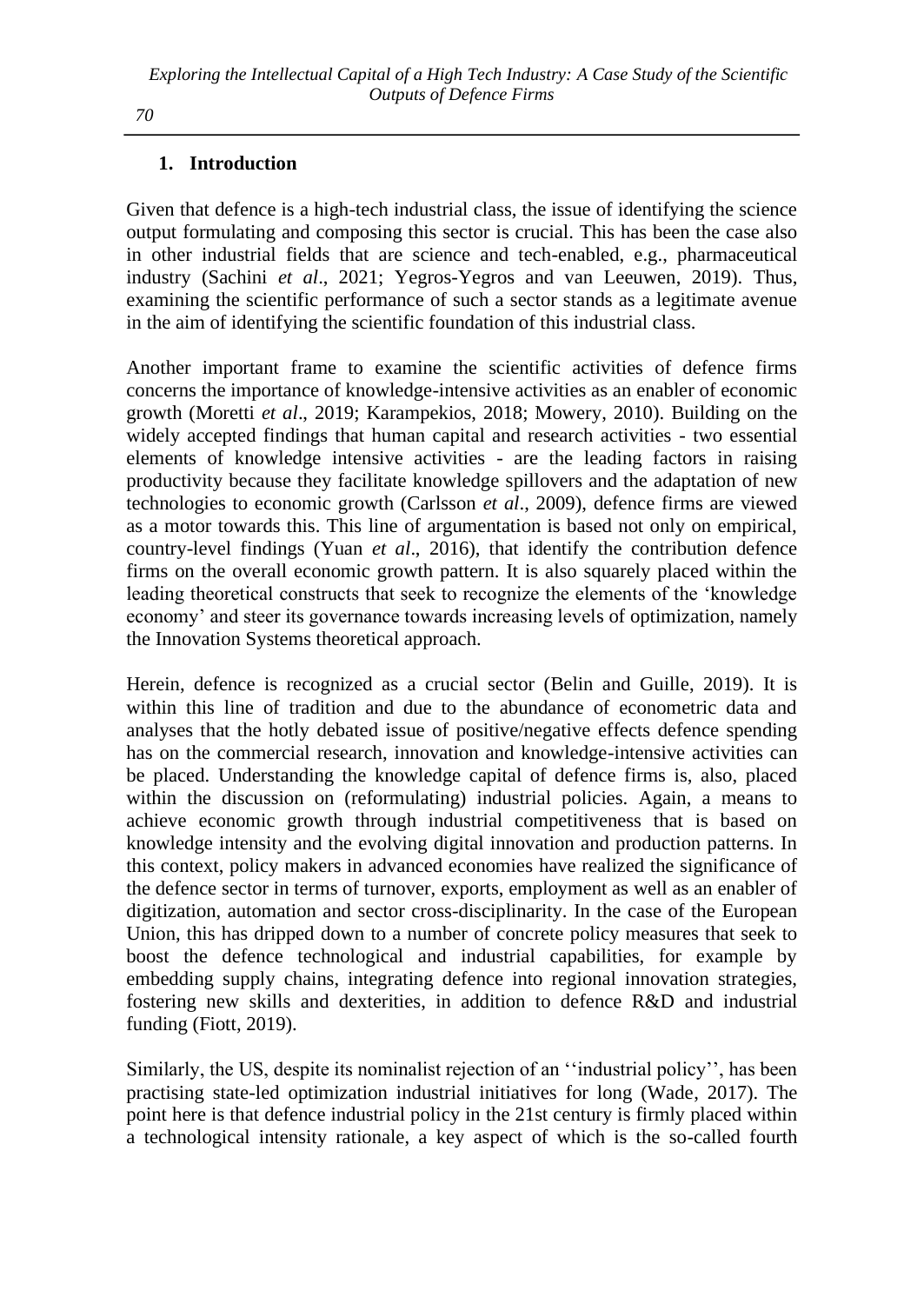industrial revolution, that seeks to capitalize on science and technology, thus putting a direct link on outputs coming out from these realms.

#### **1.1 Research Rational, Research Aim and Research Questions**

This study building upon recent research (Sachini *et al*., 2020a) seeks to further explore the intellectual capital of the Greek defence firms (hereafter abbreviated as GDF). Herein the term 'intellectual capital' should be taken to mean the scientific publications in peer reviewed journals that have been (co)authored by researchers employed by the Greek defence firms. By the term 'explore', it is meant to inquire and provide a range of relevant metrics that can enhance our understanding of the sector's scientific, technological and industrial performance by means of highlighting the over-performing firms, their industrial classifications as well as the international collaboration network involved in the science output production.

#### **2. Literature Review**

Standing on the bibliography on intangible assets as a firm's source of competitive advantage (Nelson and Winter, 1982), scientific publications are considered to be an integral part of the structural capital – a sub-theme of the intellectual capital typology – to be appreciated as a form of codified and cumulative asset (Andrews and De Serres, 2012; Thum-Thysen *et al*., 2017). More on this, focusing on those non-physical assets that can be a considered to be a source of probable future economic benefits and can be retained and managed by companies (Bontis, 1998; Chen *et al*., 2004), scientific publications are viewed as a special case of R&D activities that constitute transfering mechanisms to circulate knowledge around among both firms and, especially, through their physical embodiment, i.e., the specific employees-acting-as-authors.

Attempting to identify a standard manner upon which the defence-related bibliography views the intangible assets, and more especially scientific publications authored by defence firms the search results were limited.

Excluding recent conducted research (Sachini *et al*., 2020a), most studies did not touch the subject at all (Trajtenberg, 2006) or focus solely on the management of technological insertion; however without addressing specific science-related aspects such as publications (Kerr, Phaal and Probert 2008). Other studies discuss the matter in a largely peripheral manner stating that defence firms 'are more likely to control their intangible assets' (Matthews, 2019), pointing to the classified and limited information realities pertaining defence and, as such, the inability to shed light on the topic. While the card of national security can always be presented with the purpose of putting a stop to such discussion, the fact of the matter is that defence firms by nature of their advanced technological capabilities and high diversification, in terms of human-, structural- and relation-based capitals, in addition to their global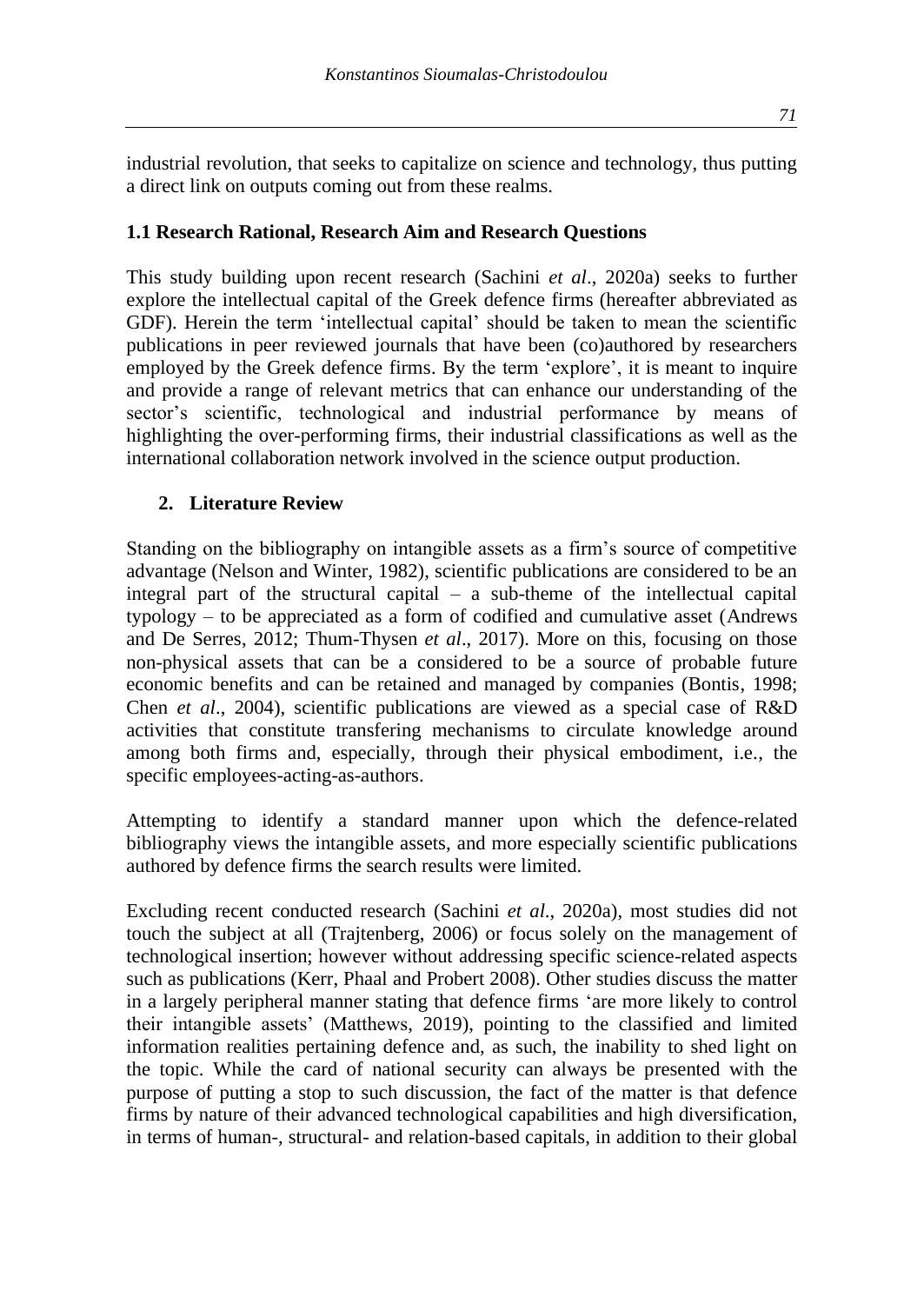character of their operating environment, are long due to adapt to this intangiblebased valuation frame of analysis.

Given that R&D activities positively affect the market valuation of firms (Hall, Jaffe and Trajtenberg 2005), this defence-relevant strand of research can delve into the better-researched realms of pharmaceutical and technology-intensive sectors (Mc Namara and Baden-Fuller 2007; Yegros-Yegros and van Leeuwen 2019).

### **3. Research Design**

# **3.1 Research Methodology**

A range of bibliometric data were analyzed in order to perform an analysis of the scientific community (contributors) and outputs (publications). More specifically, on a macro-level, for each firm, the scientific productivity in terms of the number of scientific publications per year was measured. This was conducted in order to identify the top performing firms. On a micro-level, the researchers and their affiliations that compose the firms' intellectual capital were identified. The latter was conducted with the aim of identifying the collaboration patterns intertwined with the production of the scientific output.

On top of that, the standardized classification frame 'NACE Rev. 2 - Statistical classification of economic activities'  $2$  is followed as a means to obtain a perspective of each firm's subject orientation, the industrial classification of the most productive firms was collected. In view of this, the underlying subject areas across all publications were harvested providing an overview of all the contributing scientific areas in relevance with the priorities of the industries.

With regards to descriptive analysis, as an initial step, the total number of authors as well as the total publications were calculated. For each publication year, a plot depicting the scientific activity of all firms was created. Moreover, the percentage of the relevant subject areas attributed to each publication was computed. In an attempt to highlight firms that stand out in terms of productivity, relevant graphs are presented together with the representation of their industrial classification.

As regards the scientific collaboration, all co-authoring institutional affiliations contributed to the scientific output were identified and further classified into institutional sectors (OECD, 2015). In order to schematically point out the international collaboration network and its subsequent patterns, the methodological framework as discussed in Sachini *et al*. (2020b) in the "Graph analysis" section is followed.

*<sup>2</sup> <https://ec.europa.eu/eurostat/web/products-manuals-and-guidelines/-/KS-RA-07-015>*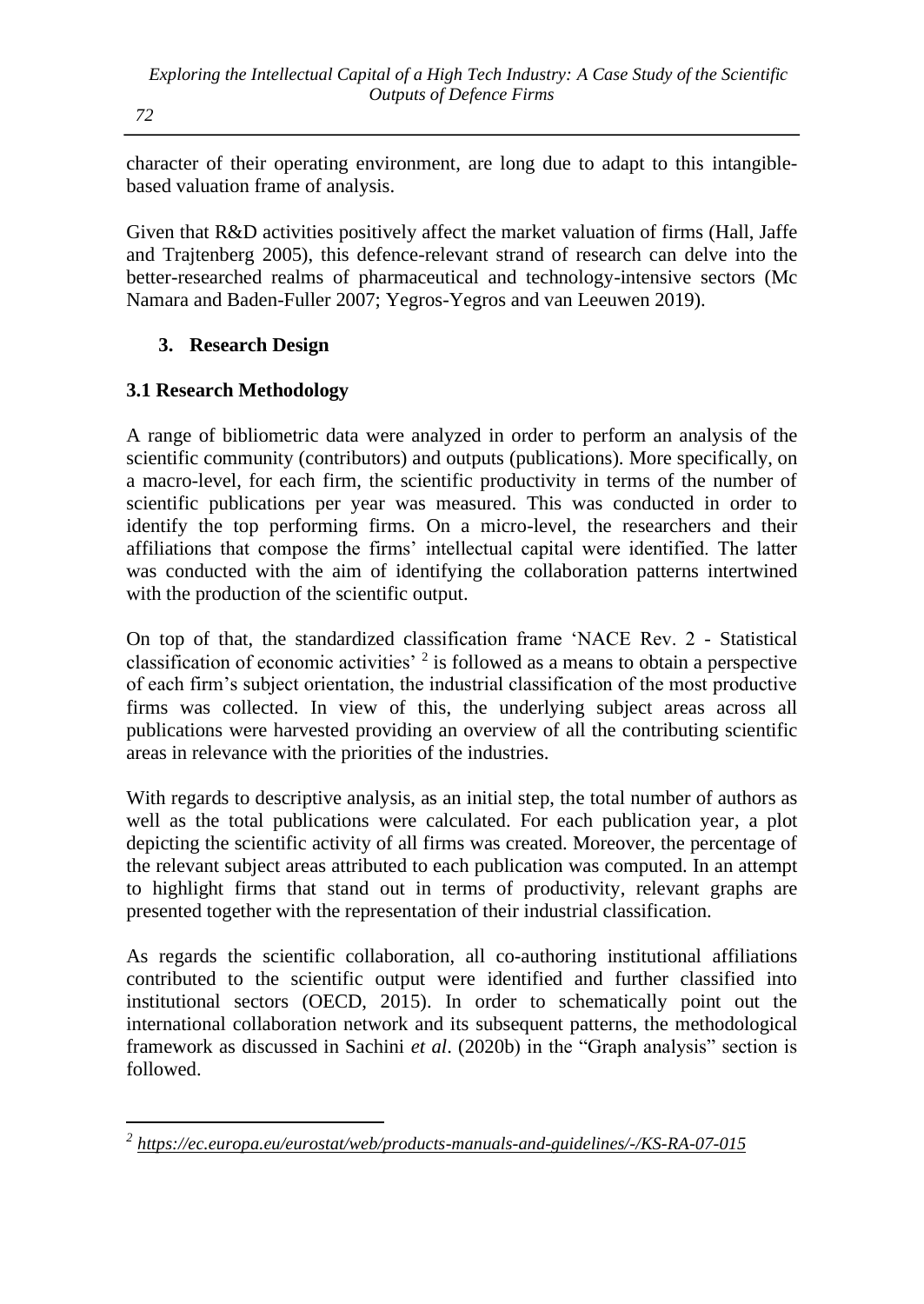#### **3.2 The Sample**

As a first step, it was necessary to establish which were the domestic defence firms. To do so, we cast a large conceptual net. Specifically, three data sources were employed. The one concerns the Registry of Manufacturers of Defense Material. This registry is preserved, updated and regulated by the Greek Ministry of Defence and concerns those firms that have been accredited by the Ministry as capable of delivering defence and defence-related public work. The two other registries are sectoral. That is, in Greece, two defence industrial associations have been registered.

The one is the Association of Greek Defence Material Association (SEKPY) and the other is the Hellenic Association of Space Industry (H-ASI). SEKPY has a clear-cut defence industrial orientation, whereas H-ASI focuses on space, including its defence and defence-related applications, technologies and products. Members of both were harvested. Given that we collected those firms that have been accredited as defence-relevant by the domestic public authority (Ministry of Defence) as well as that are members of the dedicated industrial associations, the following Table 1 presents the number of those firms. After removing duplicates (firms existing in more than one category) the total number of firms that we focused on amounts to 169.

|                                                  | Number | (excluding<br>Total<br>those overlapping |
|--------------------------------------------------|--------|------------------------------------------|
| Registry of Manufacturers of<br>Defense Material | 32     |                                          |
| <b>SEKPY</b>                                     | 129    | 33                                       |
| H-ASI                                            | 41     |                                          |
| Total                                            | 202    | 169                                      |

*Table 1. Distribution of the domestic defence firms across registries*

*Source: Own study.*

To employ bibliometric analysis on the outputs of those firms, it was necessary to obtain the English name of the firms. Of the 169 industries, 137 industries (81%) had had their names provided in the registries with latin characters, including their English commercial name. As regards the remaining 32 firms (19%), a transliteration process into English was performed.

In order to explore the intellectual capital of those Greek defence firms, the relevant knowledge/scientific assets needed to be explored. For the purposes of this research, two main bibliometric databases were complementary utilised, Scopus, Web of Science (WoS). Web of Science and Scopus are the two most extensive databases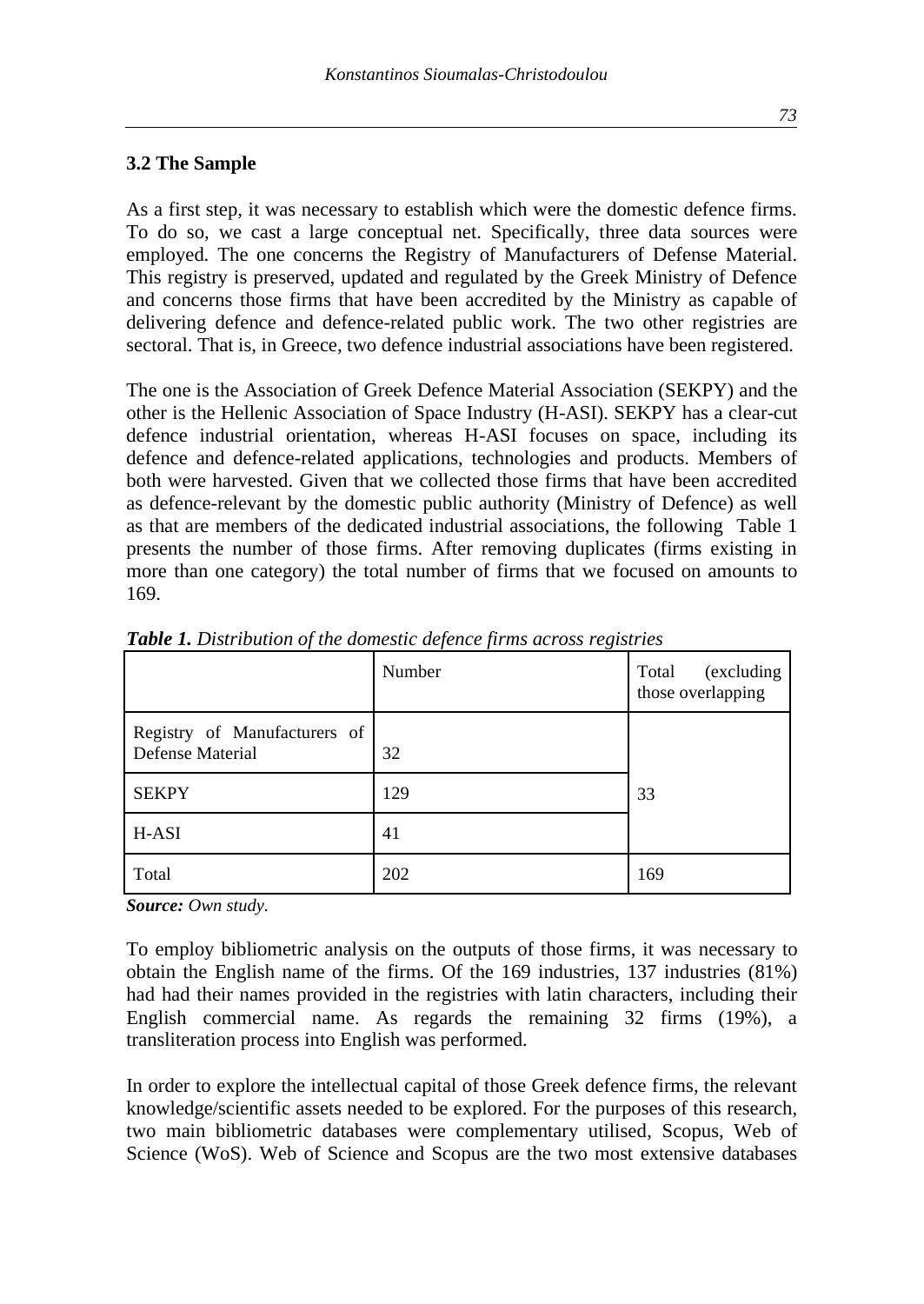*Exploring the Intellectual Capital of a High Tech Industry: A Case Study of the Scientific Outputs of Defence Firms*

*74*

that provide sufficient stability of coverage (Harzing and Alakangas, 2016). Thus, one can safely assert that these two bibliometric databases are the dominant global players in the field providing a near-total coverage.

# *3.2.1 Data Scraping*

As a first step, using each firm's commercial name as a keyword variable, Scopus database was searched. Specifically, the Scopus section 'advanced search' was probed and queries with specific structure were performed (AFFIL('FIRM NAME') AND AFFILCOUNTRY('GREECE')). Through this iteration, 42 firms were identified as entities that had had scientific publications registered under their commercial name. To verify the outcomes of the research, the Web of Science (WoS) database was also probed. All 169 firms were searched for (queries' structure:  $AD =$  ('FIRM NAME') AND CU = ('GREECE')). However, only 32 were identified within WoS. Of those, in 23 cases, the number of publications were identical to those identified in Scopus and in the case of 9, less. As such, only the data retrieved form the Scopus database were considered for analyses purposes.

### *3.2.2 Data Collection*

The identification of the aforementioned 42 firms enabled the research and allowed the locating and downloading of information relevant to their bibliographic profile. Specifically, the following variables related to the bibliometric performance (Waltman and Noyons, 2019) of each firm were the subject of the retrieval process: number of authors, year of firms' publications, the subject areas, as well as the corresponding author institutional affiliations of for each publication. An algorithm (via forming XPath queries) using as input each firm's name and output the aforementioned bibliometric variables was implemented within the Python (3.8.1) environment. Two nested dictionaries were created. The main one used the firm names as 'keys'. The second used the publication year, the authors' names, the authors' publications, the subject areas and the authors' affiliations as 'keys'.

For example, 'Firm A' has in total 20 publications (14 authored by author XX in 2020 and 6 authored by author YY in 2021). Of the 20 publications, 18 fall in the scientific domain of Engineering and Computer Science and 2 of the Engineering and Life Sciences. Then, the dictionary is automatically filled in as follows:

{'Firm A': {2020: (XX, 14), 2021: (YY, 6), Subject Areas: (Engineering, 20), (Computer Science, 18), (Life Sciences, 2), Affiliations: [All affiliations per publication]}}

The dataset regarded the time interval from January 1987 to May 2021 and the download took place on 03/10/2021.

### **3.3 Research Variables**

The research variables include the following: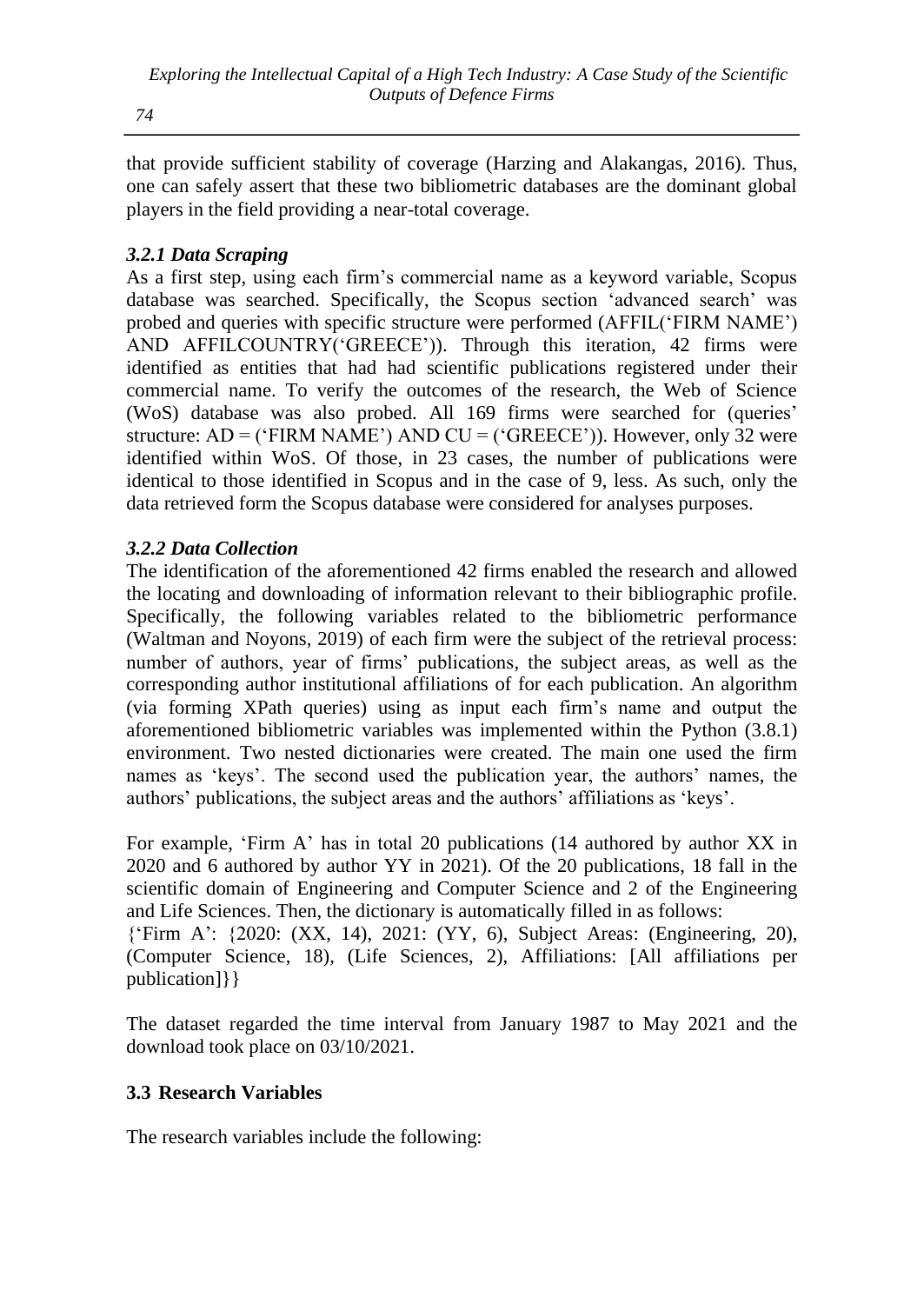*Year of Publication:* The corresponding year of each scientific publication.

*Affiliations:* The authors' affiliated institution as indicated within each scientific publication.

*Subject Areas:* The respective field of science (FoS) attributed to each scientific publication<sup>3</sup>.

#### **4. Research Results and Discussion**

The results section is divided into 2 sub-sections. With respect to the identified firms, the first part (Section 4.1) presents the number of publications over time, the most and least productive companies as well as the subject areas under which these publications can be classified. With the aim of examining the convergence of the aforementioned areas with firms' industrial priorities, the fields of economic activities of such firms were identified. Part 2 (Section 4.2) goes beyond a firmoriented view focusing on the collaboration patterns rising from the science publications metadata. It presents results pertaining to the affiliated institutional sectors involved in the production of the scientific output. By performing network analysis, the international co-authorship network is imprinted in terms of clusters in which specific collaboration patterns and major institutional sectors are highlighted.

### **4.1 The Firms: Scientific Performance, Subject Areas and Industrial Activities**

The total number of publications with reference to all the firms (42) identified from the bibliometric database amounts to 767. The corresponding authors of those firms amount to 233. Following Scopus' categorization (see section *'Data Collection'*), these publications pertain to 24 different subject areas.

Figure 1 plots the annual trends of GDF's science outputs. According to the documentation provided, the first article was published in 1987. Since then, a relative slow increase in the following 17 years until 2004 can be observed. After this period and between 2005 and 2008, scientific publications reached their (local) maximum (41 documents in 2007) until gradually decreasing for the next 5 years (24 documents in 2013). From 2014 and on, the number of publications increased substantially, reaching its (global) maximum in 2016 (60 publications). This increase can be potentially attributed to the introduction of defence as a European R&D funding priority (Karampekios *et al*., 2017; Karampekios, 2018). Among the list of expected deliverables, scientific publications are a preferred outcome of a European-level R&D collaborative arrangement. Analysis of the 'disclaimer' and 'funding acknowledgement' parts' of each publication in future bibliometric

*<sup>3</sup>We follow Scopus All Science Journal Classification (ASJC) model. See: [https://service.elsevier.com/app/answers/detail/a\\_id/14882/supporthub/scopus/~/what-are](https://service.elsevier.com/app/answers/detail/a_id/14882/supporthub/scopus/~/what-are-the-most-frequent-subject-area-categories-and-classifications-used-in/)[the-most-frequent-subject-area-categories-and-classifications-used-in/](https://service.elsevier.com/app/answers/detail/a_id/14882/supporthub/scopus/~/what-are-the-most-frequent-subject-area-categories-and-classifications-used-in/)*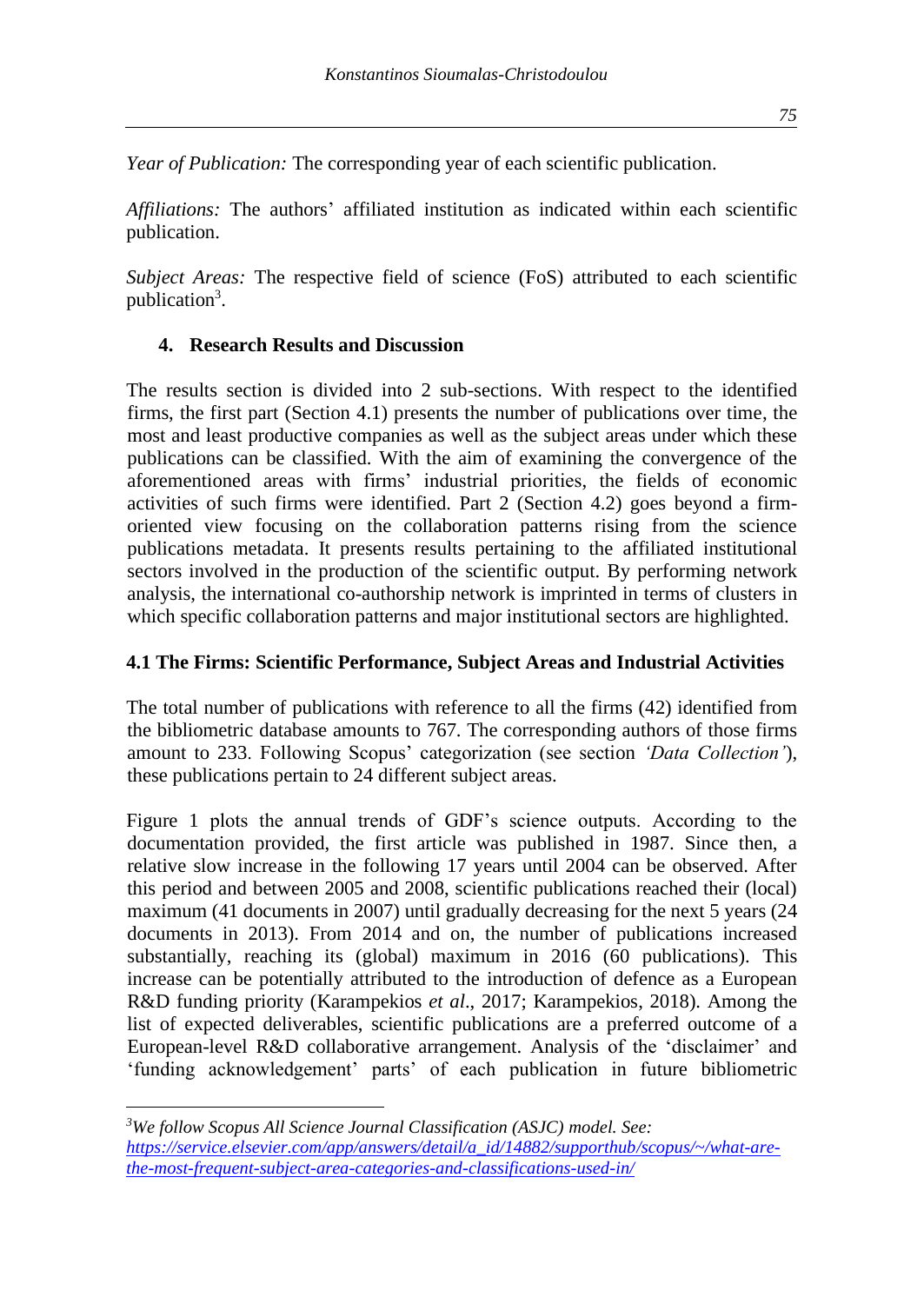analyses can explore this. It is to be noted that in 2021 the steep decrease observed is attributed to the fact that the bibliometric dataset downloaded had not (at the time of the download) incorporated the 2021 publications.

*Figure 1. The annual trends of GDF's scientific outputs regarding the period 1987- 2021.*



*Source: Own study.*

In Figure 2, the most and least productive firms in terms of number of publications are presented. Firms are positioned in the x-axis in relation with their number of publications in descending order. Firm #1 clearly outperforms the rest of the firms with 124 affiliated publications, accounting for the 16.2% of the total number of publications. This firm is classified in terms of economic activities as "Manufacture of air and spacecraft and related machinery" (NACE Rev2 code - 3030). This firm is the Hellenic Aerospace Industry (see Appendix, "Defence Firms" excel sheet).

The Hellenic Aerospace Industry is one of the largest industrial enterprises of Greece (Loukis *et al*., 2011). Since 1975 it has been one of the major state-owned defence companies in Greece with 3,000 employees and an established reputation in the international market as a reliable service provider and business partner in the field of combat and civilian aircrafts (Inkster, 2017). Firm 2 has (co)authored in total 90 publications while firms (#3 to #9) have corresponding affiliations in more than 30 scientific publications each. From Firm #16 downwards (until Firm #42), no firm has more than 13 publications in total. One can point to a national system that comprises an outstanding firm in terms of science outputs and a small number of followers that manage to sustain a science production.

Table 2 presents the distribution of the subject areas of these publications. For all 767 publications, a specific scientific Subject Area Classification according to the Scopus taxonomy was attached. 'Engineering' constitutes the scientific subject area under which the greatest number of publications have been categorized with a total of 423 papers, accounting for 55.1% of publications overall fields. 'Computer Science' (317 papers – 41.3%), 'Physics and Astronomy' (138 papers - 18%),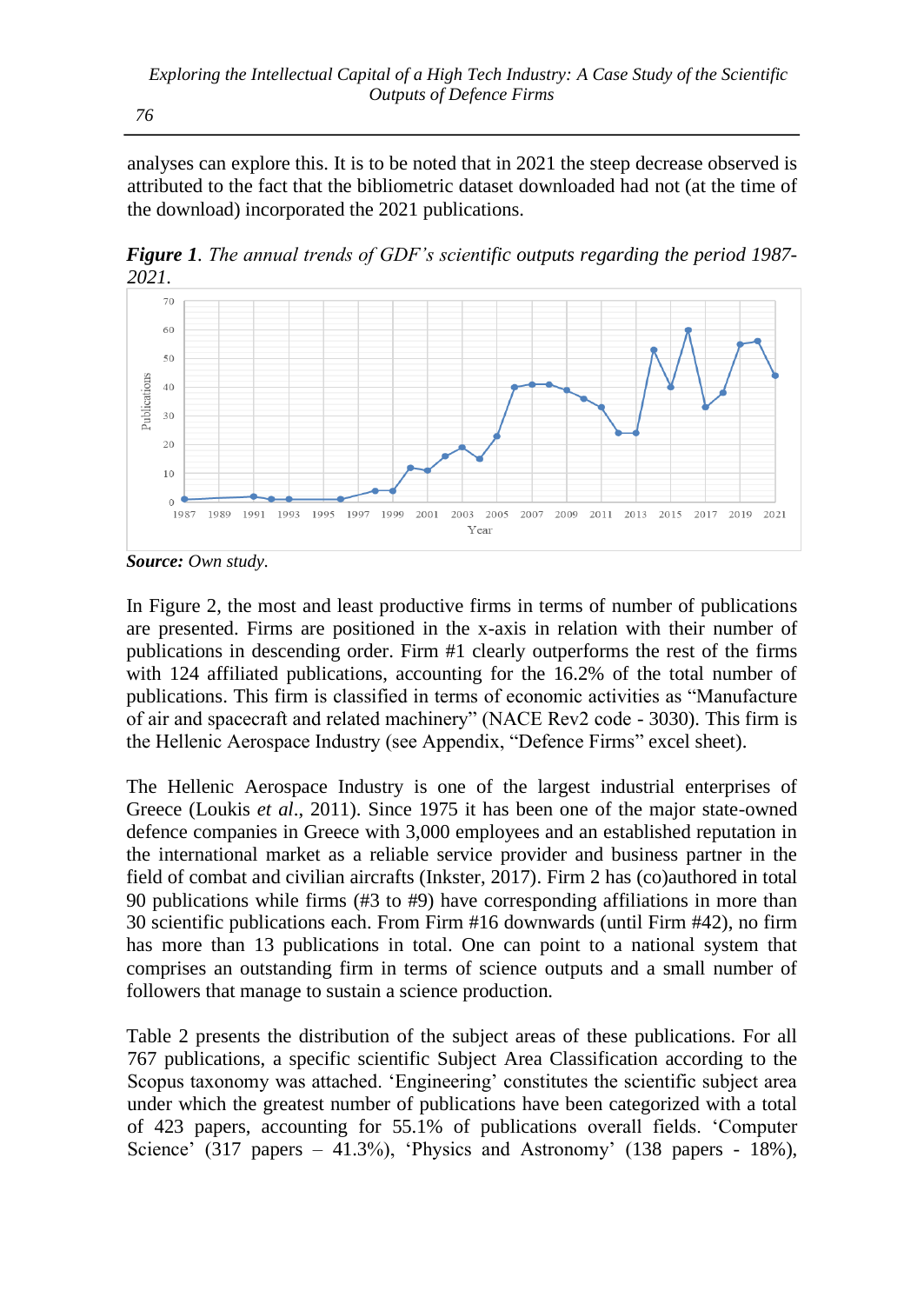'Materials Science' (128 papers- 16.7%) also make an important contribution in the GDF's knowledge capital. The super-set of the Subject Area Classification class is the generic Subject Area Class. Following Scopus generic Subject Area Class<sup>4</sup> and classify the subject area of a publication accordingly. In total, 90% of the papers fall under 'Physical Sciences' - the most contributing scientific subject area. 'Social Sciences' (5%), 'Health Sciences' (3%) and 'Life Sciences' (2%) complete the scientific map of the GDF's related publications.

*Figure 2. Distribution of firms according to their number of publications regarding the period: 1987-2021.*



*Source: Own study.*

*Table 2. The Subject Areas Classifications of GDF-related publications (%)*

| <b>Subject Area</b>                 | <b>Publications</b> | Percentage |
|-------------------------------------|---------------------|------------|
| Engineering                         | 423                 | 55.1       |
| <b>Computer Science</b>             | 317                 | 41.3       |
| Physics and Astronomy               | 138                 | 18.0       |
| <b>Materials Science</b>            | 128                 | 16.7       |
| <b>Mathematics</b>                  | 89                  | 11.6       |
| <b>Earth and Planetary Sciences</b> | 47                  | 6.1        |
| Energy                              | 41                  | 5.3        |
| <b>Decision Sciences</b>            | 36                  | 4.7        |
| <b>Social Sciences</b>              | 36                  | 4.7        |
| Chemistry                           | 35                  | 4.6        |
| <b>Environmental Science</b>        | 34                  | 4.4        |
| <b>Chemical Engineering</b>         | 33                  | 4.3        |
| Medicine                            | 25                  | 3.3        |

*4[https://service.elsevier.com/app/answers/detail/a\\_id/14882/supporthub/scopus/~/what-are](https://service.elsevier.com/app/answers/detail/a_id/14882/supporthub/scopus/~/what-are-the-most-frequent-subject-area-categories-and-classifications-used-in/)[the-most-frequent-subject-area-categories-and-classifications-used-in/](https://service.elsevier.com/app/answers/detail/a_id/14882/supporthub/scopus/~/what-are-the-most-frequent-subject-area-categories-and-classifications-used-in/)*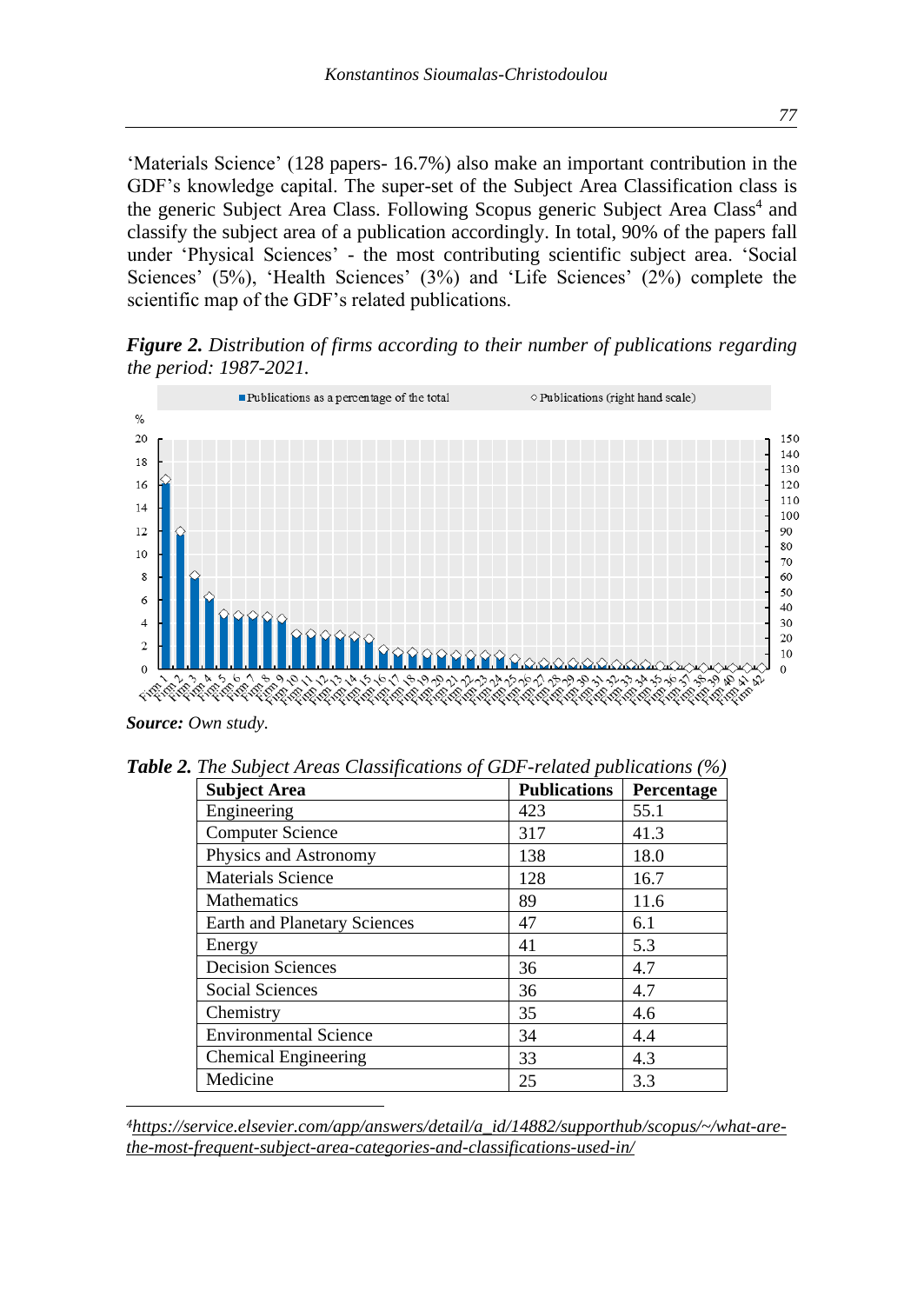| Business, Management and Accounting         | 17             | 2.2 |
|---------------------------------------------|----------------|-----|
| Biochemistry, Genetics and Molecular        |                |     |
| <b>Biology</b>                              | 15             | 2.0 |
| <b>Health Professions</b>                   | 11             | 1.4 |
| <b>Agricultural and Biological Sciences</b> | 10             | 1.3 |
| Economics, Econometrics and Finance         | 5              | 0.7 |
| Pharmacology, Toxicology<br>and             |                |     |
| Pharmaceutics                               | 5              | 0.7 |
| <b>Arts and Humanities</b>                  | 4              | 0.5 |
| Multidisciplinary                           | $\mathfrak{D}$ | 0.3 |
| Nursing                                     | $\mathcal{D}$  | 0.3 |
| <b>Immunology and Microbiology</b>          |                | 0.1 |
| Neuroscience                                |                | 0.1 |

*Source: Own study.*

Identifying the specific industrial class under which these firms operate would signal in a direct manner those classes that are highly productive in terms of tangible science outputs, i.e. scientific publications. Hence, the issue of industrial classification of those firms is important. To do so, the standard 4-digit NACE codes are utilised<sup>5</sup>. Figure 3 provides an image of the industrial classification of the top 10 firms. Firm #1 is classified as Manufacture of air and spacecraft and related machinery ('3030'), whereas firms  $#2$  and  $#3$  and  $#8$  as Computer programming activities ('6201'). This indicates that such firms have identical subject orientation, in particular computer science - oriented subjects.

In all, the industrial classification of the top 10 appears to match with most contributing ('Engineering', 'Computer Science', 'Physics and Astronomy', 'Materials Science') 'specific Subject Areas Classifications' of their respective publications, as presented in Table 2. This is an important finding indicating that the scientific classifications are in line with the industrial ones.

### **4.2 National and International Collaboration Network**

### *4.2.1 Institutional Sector Contribution*

For the purposes of understanding the national and international institutional sectors' contribution to the scientific output, the affiliated institutions were distributed according to the accepted institutional sectors HES, GOV, BES, PNP<sup>6</sup> and its subclasses following OECD's Frascati taxonomy (OECD, 2015). Observing Figure 4 it is evident that the Business Sector (BES) and the Higher Education sector (HES) contribute almost equally in terms of the number of science outputs produced. In total they account for the 80% of the authored scientific publications (41% and 39%

<sup>5</sup>*The NACE Rev. 2 - Statistical classification of economic activities is followed. See <https://ec.europa.eu/eurostat/web/products-manuals-and-guidelines/-/KS-RA-07-015> .*

*<sup>6</sup>Higher Education Sector (HES), Government Sector (GOV), Business Sector (BES), Private Non Profit Sector (PNP).*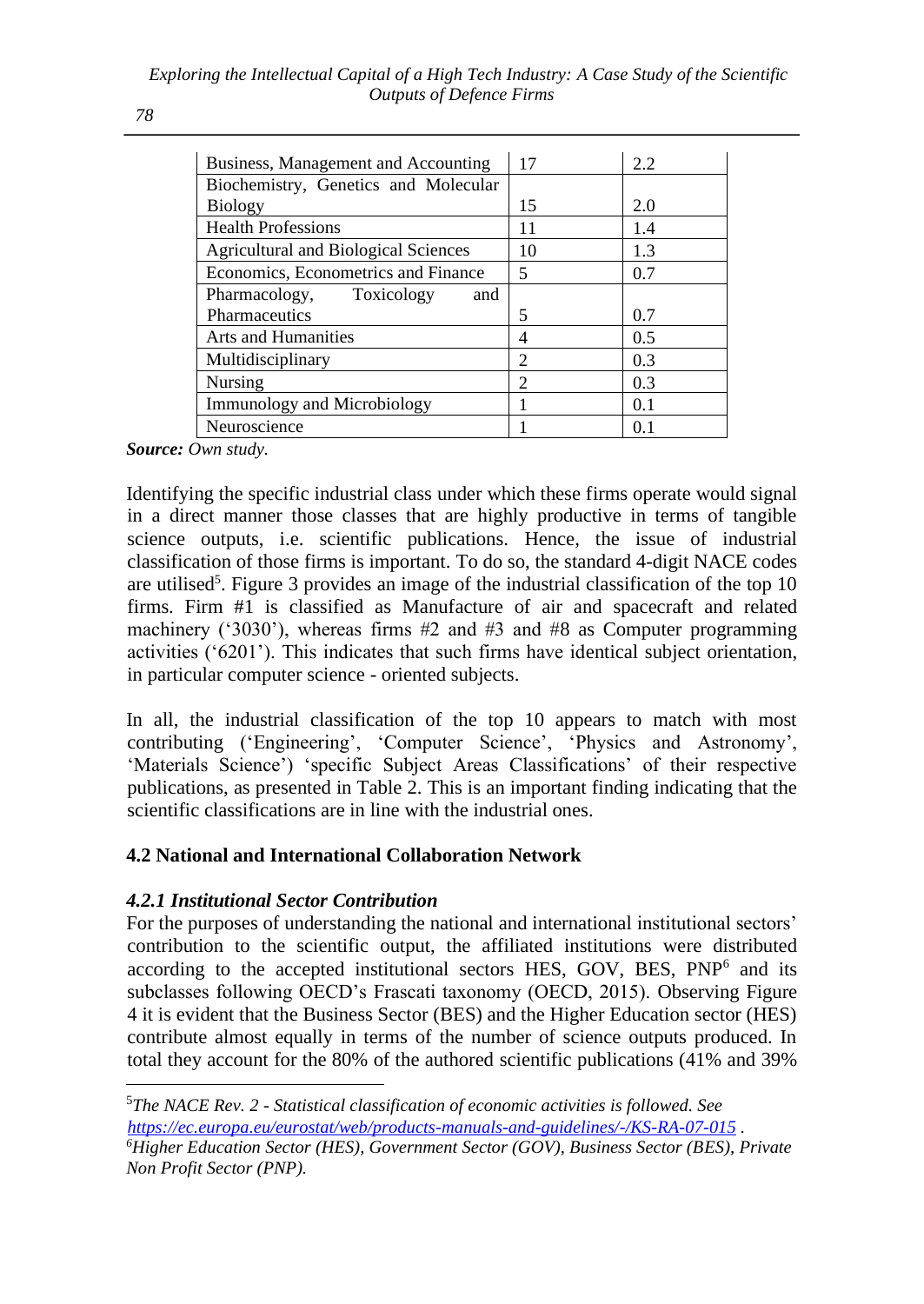respectively). Enterprises contribute the most scientific publications of the BES sector (40.8%) while Universities authored the majority of those as regards the HES sector (37.5%). The Private non-Profit sector (PNP) is associated with the smallest number of publications, and, as regards the GOV sector, the majority of the publications has been authored by research institutions (9.94%).

*Figure 3. Representation of the industrial classification of the top 10 firms with respect to their scientific performance.*



*Source: Own study.*

The above indicate a strong industry-academia collaboration in producing science output. Collaboration between such in stitutional sectors helps to ensure industrial relevance in academic research and supports improvement and innovation in industry. That is, university–industry technology transfer (UITT) especially in such high-tech industries is a vital component for industrial research and innovation as well as economic growth (Arshed *et al*., 2021; Wohlin *et al*., 2011; Lee, 1996).

#### *4.2.2 Institutional Sector Scientific Network*

All 767-related publications have been (co)authored and are associated with 848 unique institutional affiliations (see Appendix, 'Affiliations' excel sheet). The network (Figure 5) presents in terms of clusters the underlying institutional affiliations that contributed to the authoring of the GDF scientific publications. The size of the nodes and affiliations' font represents the weights (impact) of the nodes. The larger the node and the font are, the larger the weight is. The distance between two nodes reflects the strength of the relation between two nodes. A shorter distance generally reveals a stronger relation. The edge (line) between two affiliations represents that such institutional affiliations have appeared together. The thicker the line is, the greater their co-occurrence.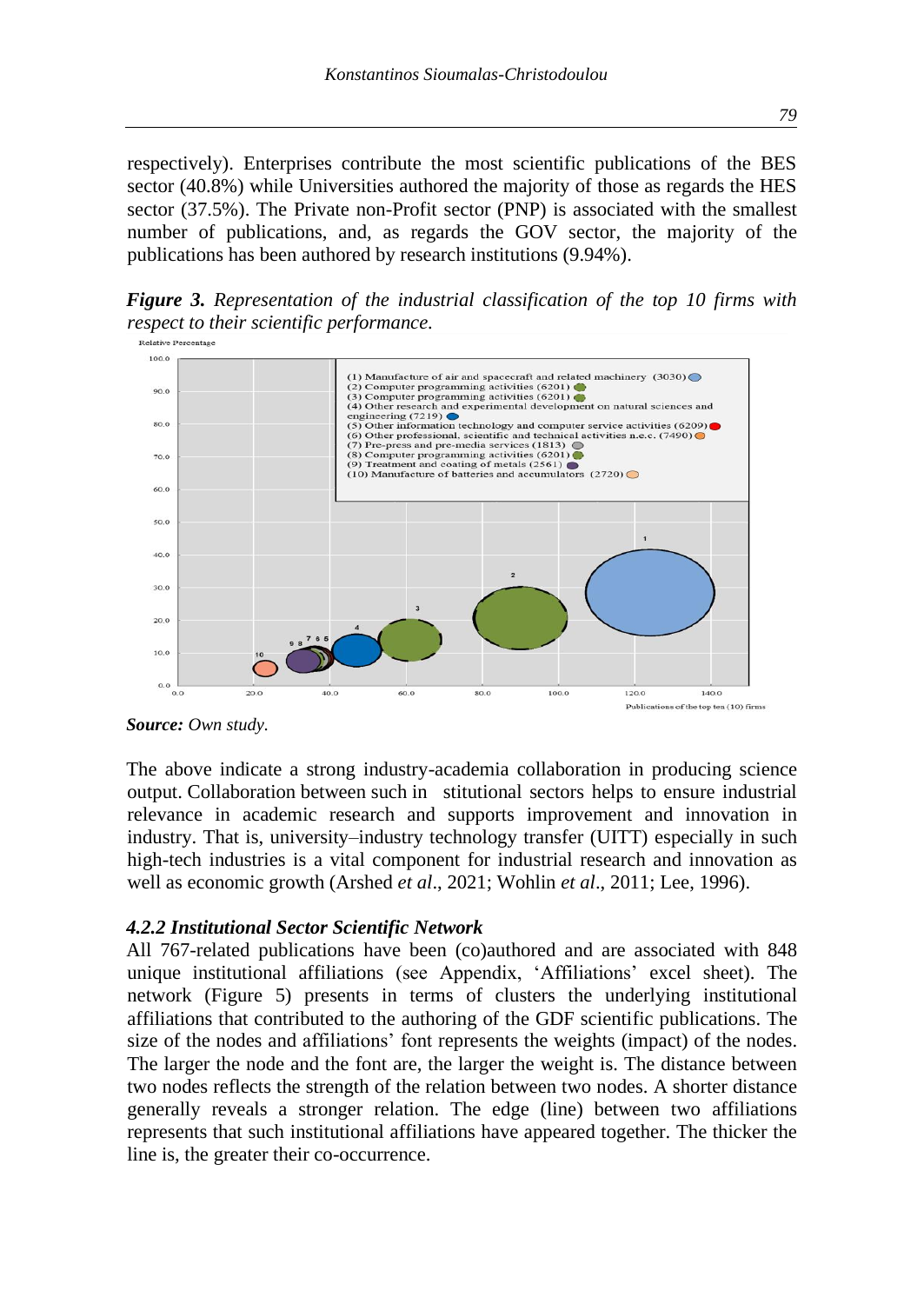1.76%  $1.13\%$  $0.27704$  $\mathbf{r}$ Enterprises **BES** Private Health Institutions m. **RC-GSRT** Other Public Research Institutions 41% 39%  $\Box$  GOV Public Hospitals Other Public Institutions **Universities HES** University Hospitals T. Other Higher Educational Institutions 18.2% **PNP** Pivate Non Profit  $7.42%$ 9.94% 0.252%  $\left.\right|_{0.629\%}^{0.252\%}$ 0.252%

*Figure 4. Scientific output contribution of national and international institutional affiliations classified by sector and subsector*

*Source: Own study.*

With the aim of imprinting a *connected* ecosystem of scientific knowledge both at a national and international level, GDF that have not authored any scientific publications with each other were excluded from the network. That is, the graph was constructed taking into account solely Greek defence firms that have collaborated in terms of co-authoring scientific publications - at least once (1) with another Greek defence firm. As such, 141 institutional affiliations met the threshold accounting for the 16% of the total. The analysis generated six different clusters (shown in red, blue, yellow, green, light blue and purple). Every cluster depicts the scientific connections between the collaboration countries (Figure 5).

Observing the affiliations' positioning in the network and being guided as well by the node it is evident that 'National Technical University of Athens (Ntua)' collaborated the most with the GDF with respect to the other institutional sectors. In fact, Table 3 shows that it has the highest frequency of 25 meaning that authors affiliated with the National Technical University of Athens have co-authored at least one scientific publication with 25 different Greek defence firms (60% of the total GDF).

In total, the National Technical University of Athens has co-authored 351 scientific publications (total link strength) with the aforementioned firms, indicating that it has the most connections among all the affiliations in the international scientific collaboration network. It should be noted that 'Fraunhofer' and 'Unipi' although being at the bottom of the top-10 list in terms of frequency, posses a total link strength of 188 and 182. This indicates that although both collaborated with a little number of firms (6 and 5 firms respectively), their degree of collaboration is strong (188 and 182 publications respectively).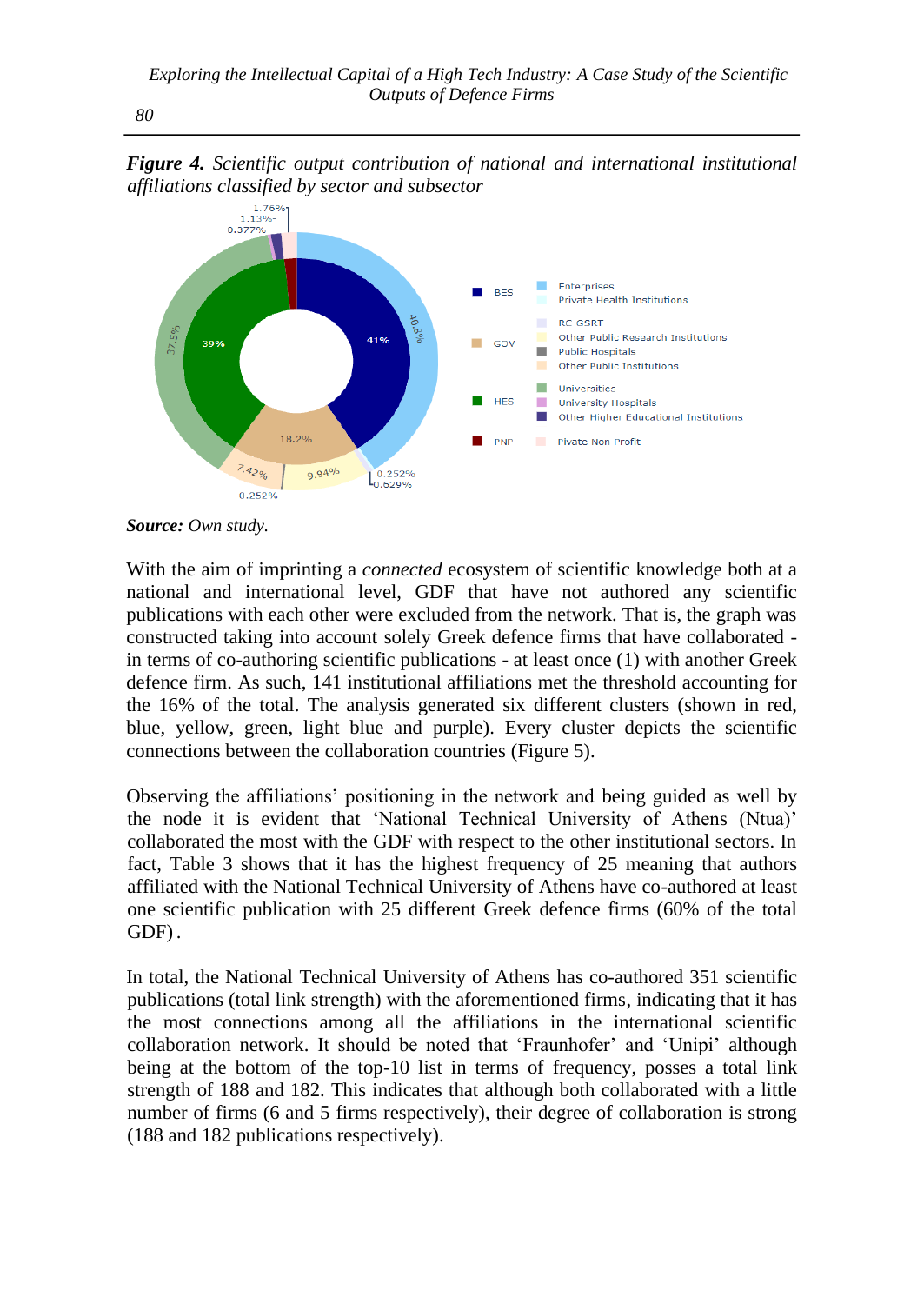| Rank | <b>Affiliations</b>    | <b>Frequency</b> | <b>Total Link Strength</b> |
|------|------------------------|------------------|----------------------------|
|      | Ntua                   | 25               | 351                        |
| 2    | Nkua                   | 16               | 296                        |
| 3    | <b>Ncsr Demokritos</b> | 12               | 209                        |
| 4    | Upatras                | 12               | 182                        |
| 5    | Auth                   | 11               | 187                        |
| 6    | Certh                  | 11               | 167                        |
|      | Forth                  |                  | 131                        |
| 8    | Uaegean                |                  | 125                        |
| 9    | Fraunhofer             | 6                | 188                        |
| 10   | Unipi                  |                  | 182                        |

*Table 3. The top 10 institutional affiliations of the GDF-related publications*

*Note: Frequency refers to the number of GDF with at least one co-authored publication with the corresponding affiliation. Total Link Strength refers to the total number of co-authored publications of the corresponding affiliation. Source: Own study.*

#### *Figure 5. The international collaboration network.*



*Source: Own study.*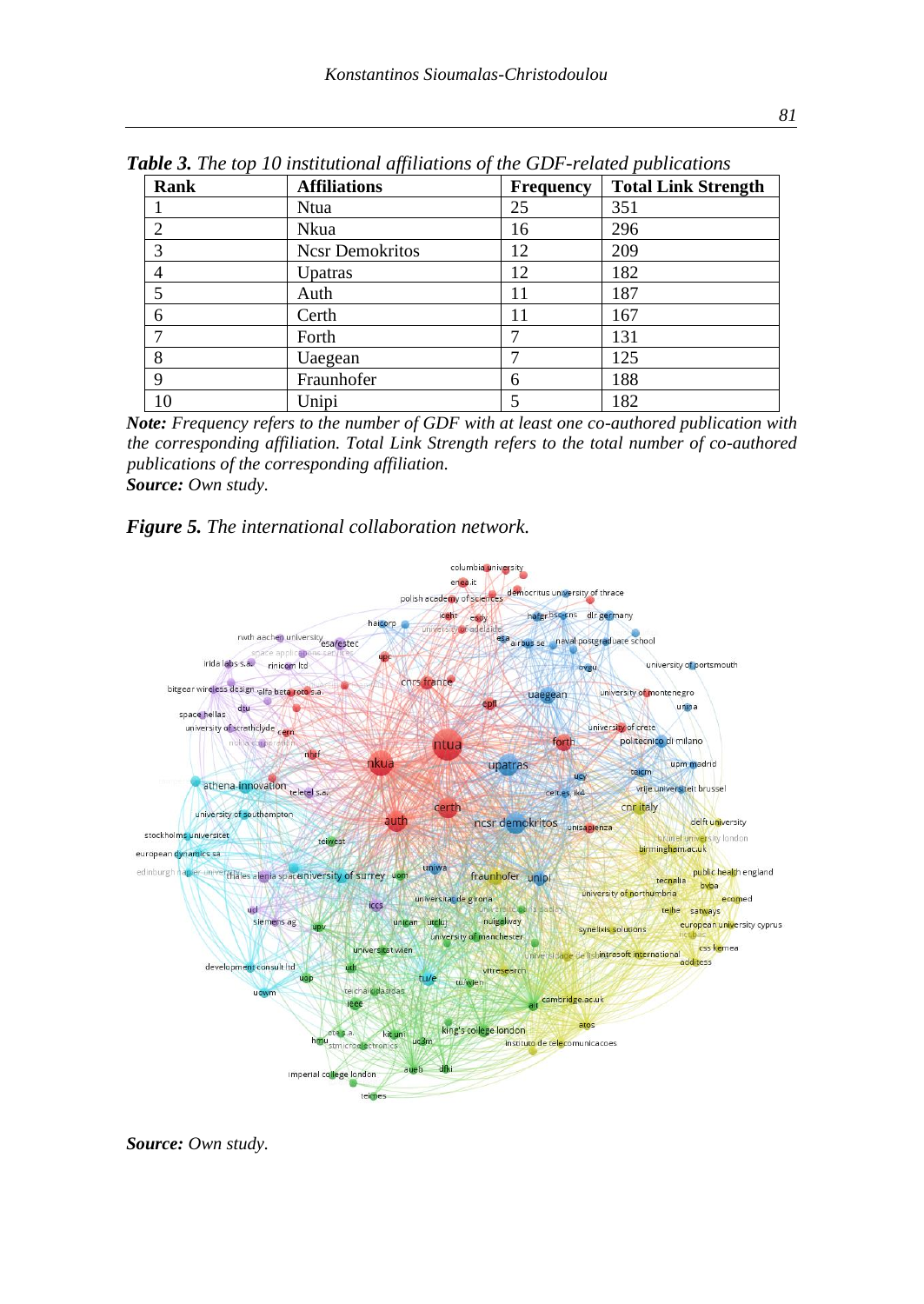# **5. Conclusions**

Bibliometric analysis concerning defence industries is a little touched field (Burnett *et al*., 2018; Fraunhofer INT, 2020; Sachini *et al*., 2020a). As such, the issue of addressing the intellectual capital of those firms as well as the sector as a whole can certainly attract more attention. All the more given the knowledge-intensity of the sector. While the paper refrains from offering company-centered valuation approximations of these science outputs, shedding light on the bibliometric methods to explore these outputs contributes towards a variety of analyses. In every, case such analyses can be extended on similar national and/or supranational contexts.

Focusing on the Greek defence industrial sector, a range of relevant bibliometric indicators were utilised. Cross-temporal analysis indicates that the number of publications produced by GDF although with few fluctuations, increases. Furthermore, the subject areas of these publications indicate that most fall under ''Engineering''. This is followed by ''Computer science'' and ''Physics and Astronomy'', yielding to an overall expected finding given the strong engineering background and applied research of this industrial sector. Making use of NACE codes, results suggest that their industrial classifications appear to verify the specific Subject Areas Classifications of their respective publications. This suggests that the scientific classifications are in line with the industrial ones – a fact that can be explained as the sector is mutually technology- and knowledge intensive.

In terms of scientific co-authorships, findings indicate that there is a strong industryacademia collaboration that goes beyond the national level. Such a realisation is crucial given the intrinsic sensitivity of information relevant to the defence sector. In view of the above, specific institutional sectors that contributed to the knowledge capital of GDF have been identified and imprinted as components of a connected collaboration network. Specifically, the National Technical University of Athens (NTUA), National and Kapodistrian University of Athens (NKUA) and the National Centre of Scientific Research "Demokritos" (NCSR Demokritos) constitute the top collaborators of the Greek defence firms. Such collaborators constitute an integral part of firms' relational capital. As such, policies that promote university–industry technology transfer and science diplomacy should be developed.

In fact, alike realisations have prompted relevant policy considerations by e.g. the European Commission to enhance the sector's technological and industrial capabilities. This is sought by increasing the R&D performance, integrating defence into regional innovation strategies (RIS3), fostering new skills and dexterities of the both the employees and firms classified as defence. The same holds in the US. It is in this industrially related context that a critical aspect of the tangible knowledge both produced and 'consumed' by these firms, i.e., scientific publications, is an untapped intellectual capital.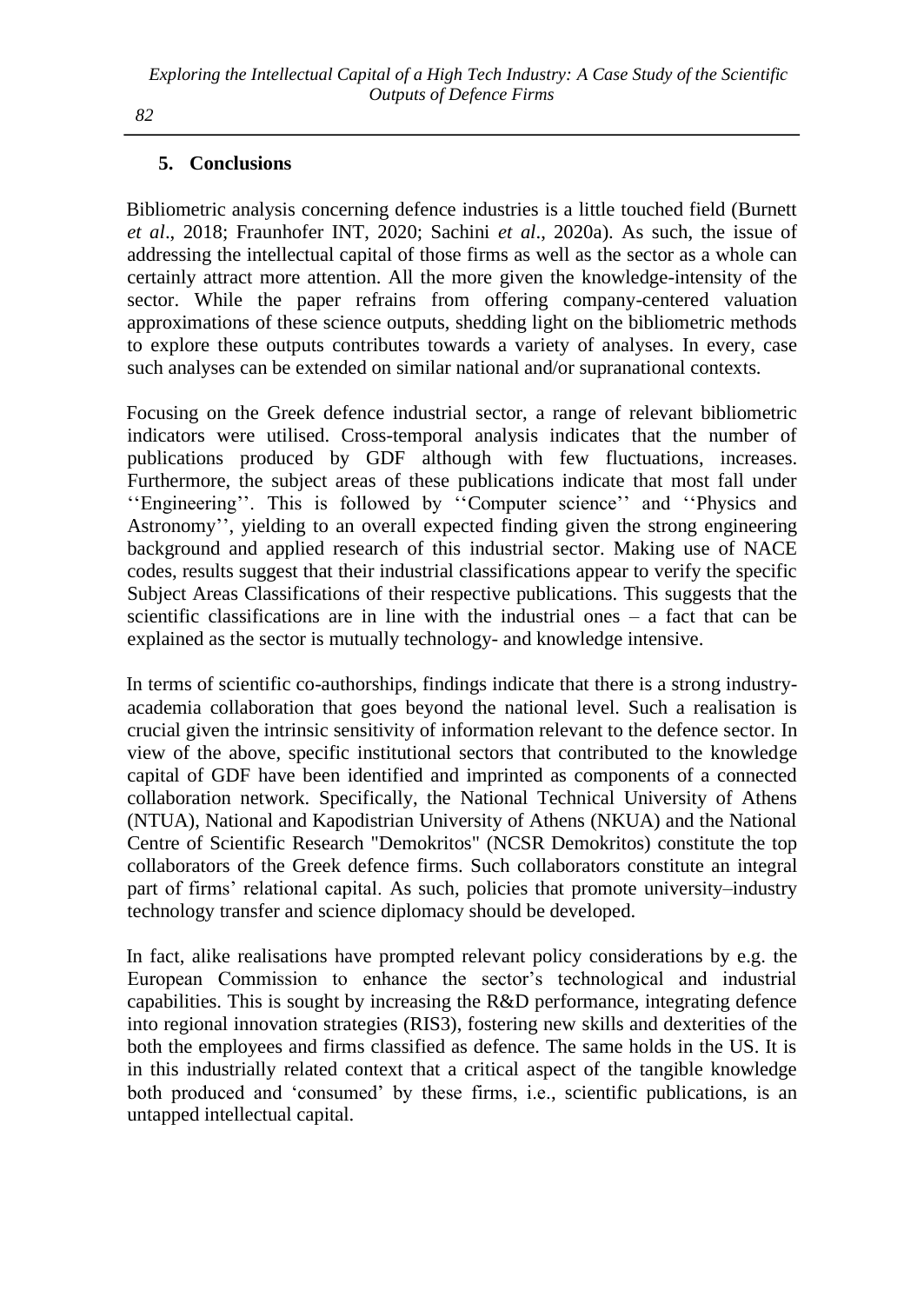On a parallel footing, what is interesting concerning the literature on intangible assets being viewed as a source of probable future economic growth, is the difficulty of establishing a standardized, consistent and validated enough method to evaluate their contribution for every industry at large (Stewart, 2010; Bontis, 1998). An aspect of this ambiguity potentially lies in the strain of putting a dollar mark-up in scientific outputs such as scientific publications. This paper, while addressing a sector- and country-specific theme, has, hesitantly, touched upon this difficult subject. Indeed, one can argue that regularly monitoring the publication performance of firms through extensive bibliometric analysis, focusing on impact and collaboration analysis, can yield results contributing to the much sought-after intangible-assets monitoring mechanism that valuation and consultancy companies strive for.

On separate note, technological outputs, such as patents, trademarks, etc., as well as the setting of start-ups affiliated with the mother-companies, would allow researchers to understand the commercialisation process of these science outputs. Correlation of bibliometric performance with other R&D-relevant indicators, such as spending and highly educated personnel as a fraction of total employed, as well as comparison with other science and technology intensive sectors, such as pharmaceuticals, is also an avenue for future exploration.

#### **References:**

Andrews, D., De Serres, A. 2012. Intangible assets, resource allocation and growth. OECD.

- Arshed, N., Ahmad, W., Hanif, U. 2021. A Spatial Temporal Exploration of Factors Motivating Academia-Industry Collaboration. Journal of the Knowledge Economy, 1-20.
- Belin, J., Guille, M. 2019. Innovation Dynamics in Defence Industries. Disruptive Technology and Defence Innovation Ecosystems. Wiley Online Library, 5, 1-30.
- Bontis, N. 1998. Intellectual capital: An exploratory study that develops measures and models. Management decision (MCB UP Ltd).
- Burnett, M.P., Ashton, A., Hunt, D., Kamenetsky, N., Mcginty, D., Quinn, S., Ryan, A., Shekhter, A., Solomon, P. 2018. Advanced Materials and Manufacturing - Implications for Defence to 2040. https://www.dst.defence.gov.au/sites/default/files/publications/documents/DST-Group-GD-1022.pdf accessed 07/08/2021.
- Carlsson, B., Acs, Z.J., Audretsch, D., Braunerhjelm, P. 2009. Knowledge creation, entrepreneurship, and economic growth: a historical review. Industrial and Corporate Change. Oxford University Press, 18(6), 1193-1229.
- Chen, J., Zhu, Z., Xie, H.Y. 2004. Measuring intellectual capital: a new model and empirical study. Journal of Intellectual capital. Emerald Group Publishing Limited.
- Fiott, D. 2019. Defence industrial cooperation in the European Union: The state, the firm and Europe. Routledge.
- Fraunhofer INT. 2020. Defense Technology Foresight. [https://www.int.fraunhofer.de/en/business\\_units/defense-technology](https://www.int.fraunhofer.de/en/business_units/defense-technology-foresight/Projects.html)[foresight/Projects.html](https://www.int.fraunhofer.de/en/business_units/defense-technology-foresight/Projects.html)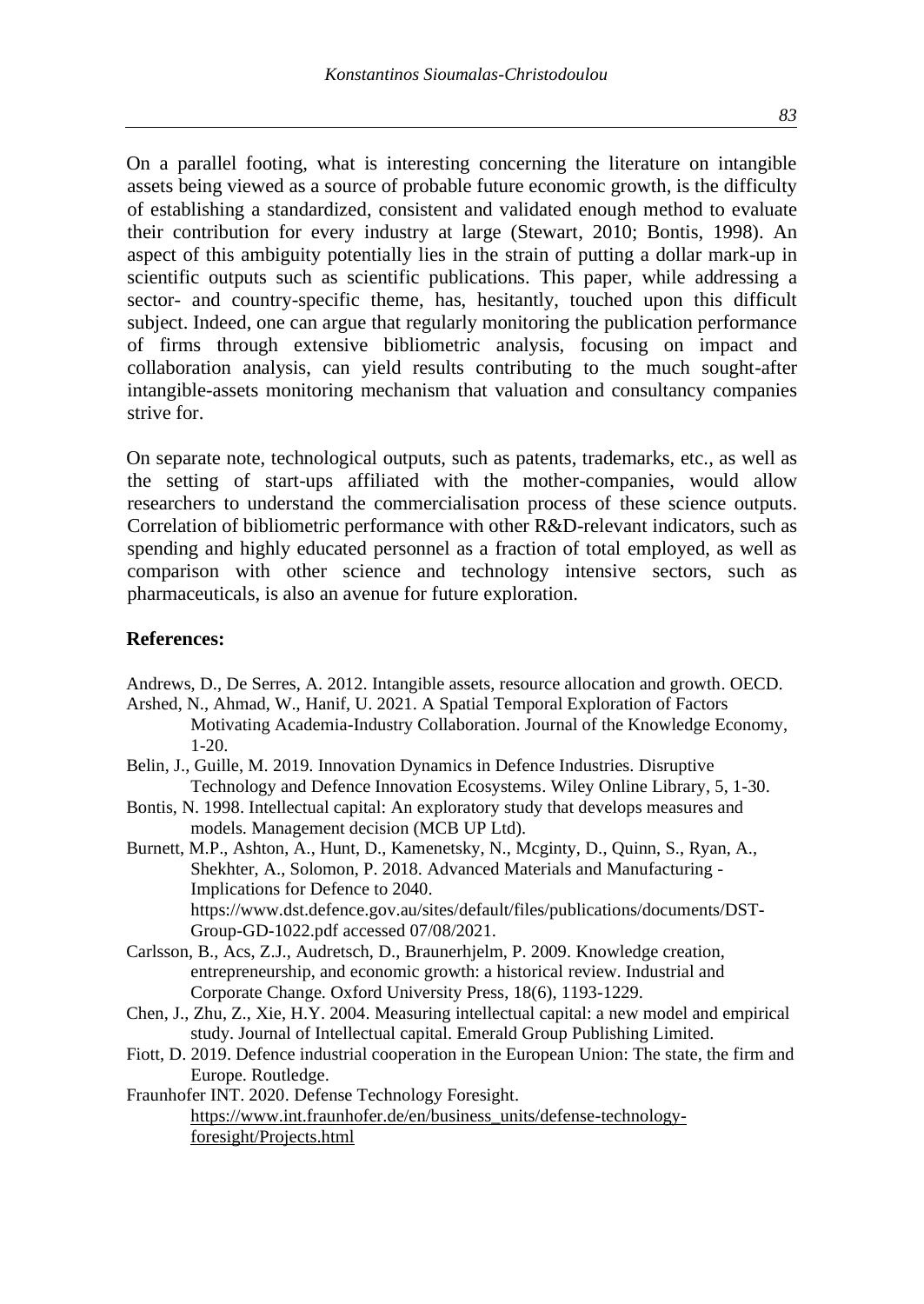Hall, B., Jaffe, A., Trajtenberg. M. 2005. Market Value and Patent Citations. RAND Journal of Economics (JSTOR), (36), 16-38.

Harzing, A.W., Alakangas, S. 2016. Google Scholar, Scopus and the Web of Science: a longitudinal and cross-disciplinary comparison. Scientometrics, 106(2), 787-804.

Inkster, I. (Ed.). 2017. History of Technology, Volume 33. Bloomsbury Publishing.

Karampekios, N., Oikonomou, I., Carayannis, E.G. 2017. The Emergence of EU Defense Research Policy. Springer.

- Karampekios, N. 2018. The Security Dimension in the Non-security FP7 Cooperation Thematic Areas. In: The Emergence of EU Defense Research Policy, N. Oikonomou, I. Carayannis, E.G. Karampekios, 357-376. Springer.
- Kerr, C.I.V., Phaal, R., Probert, R.D. 2008. Technology Insertion in the Defence Industry: A Primer. Proceedings of the Institution of Mechanical Engineers, Part B: Journal of Engineering Manufacture. Sage Publications Sage UK: London, England, 222, 1009-1023.
- Lee, YS. 1996. Technology transfer and the research university: a search for the boundaries of university-industry collaboration. Research policy, 25(6), 843-863.
- Loukis, E., Spinellis, D., Katsigiannis, A. 2011. Barriers to the adoption of B2B emarketplaces by large enterprises: lessons learned from the hellenic aerospace industry. Information Systems Management, 28(2), 130-146.
- Matthews, R. 2019. The Political Economy of Defence. UK, Cambridge University Press.
- Mc Namara, P., Baden-Fuller, C. 2007. Shareholder Returns and the Exploration-exploitation Dilemma: R&D Announcements by Biotechnology Firms. Research Policy, 37(4), 548-565. doi:10.1016/j.respol.2007.02.012.
- Moretti, E., Steinwender, C., Van Reenen, J. 2019. The Intellectual Spoils of War? Defense R&D, Productivity and International Spillovers. National Bureau of Economic Research.
- Mowery, D.C. 2010. Military R&D and innovation. Handbook of the Economics of Innovation, 1219-1256.
- Nelson, R., Winter, S. 1982. An Evolutionary Theory of Economic Change. Cambridge, MA, Belknap Press of Harvard University.
- OECD. 2015. Frascati Manual 2015: Guidelines for Collecting and Reporting Data on Research and Experimental Development. The Measurement of Scientific, Technological and Innovation Activities. OECD Publishing.
- Sachini, E., Sioumalas-Christodoulou, K., Chrysomallidis, C., Siganos, G., Bouras, N., Karampekios, N. 2021. COVID-19 enabled co-authoring networks: a country-case analysis. Scientometrics, 126(6), 5225-5244.
- Sachini, E., Sioumalas-Christodoulou, K., Chrysomallidis, C., Siganos, G., Karampekios, N. 2020a. Identifying the Intellectual Capital of Greek Defence Firms. Science Outputs and Industrial Considerations. Defence and Peace Economics, 1-20.
- Sachini, E., Karampekios, N., Brutti, P., Sioumalas-Christodoulou, K. 2020b. Should I stay or should I go? Using bibliometrics to identify the international mobility of highly educated Greek manpower. Scientometrics, 125(1), 641-663.
- Stewart, T.A. 2010. Intellectual capital: The new wealth of organization. Currency.
- Thum-Thysen, A., Voigt, P., Bilbao-Osorio, B., Maier, C., Ognyanova, D. 2017. Unlocking investment in intangible assets in Europe. Directorate General Economic and Financial Affairs (DG ECFIN), 16.
- Trajtenberg, M. 2006. Defense R&d in the Anti-terrorist Era. Defence and Peace Economics, 17(3), 177-199. doi:10.1080/10242690600645076.